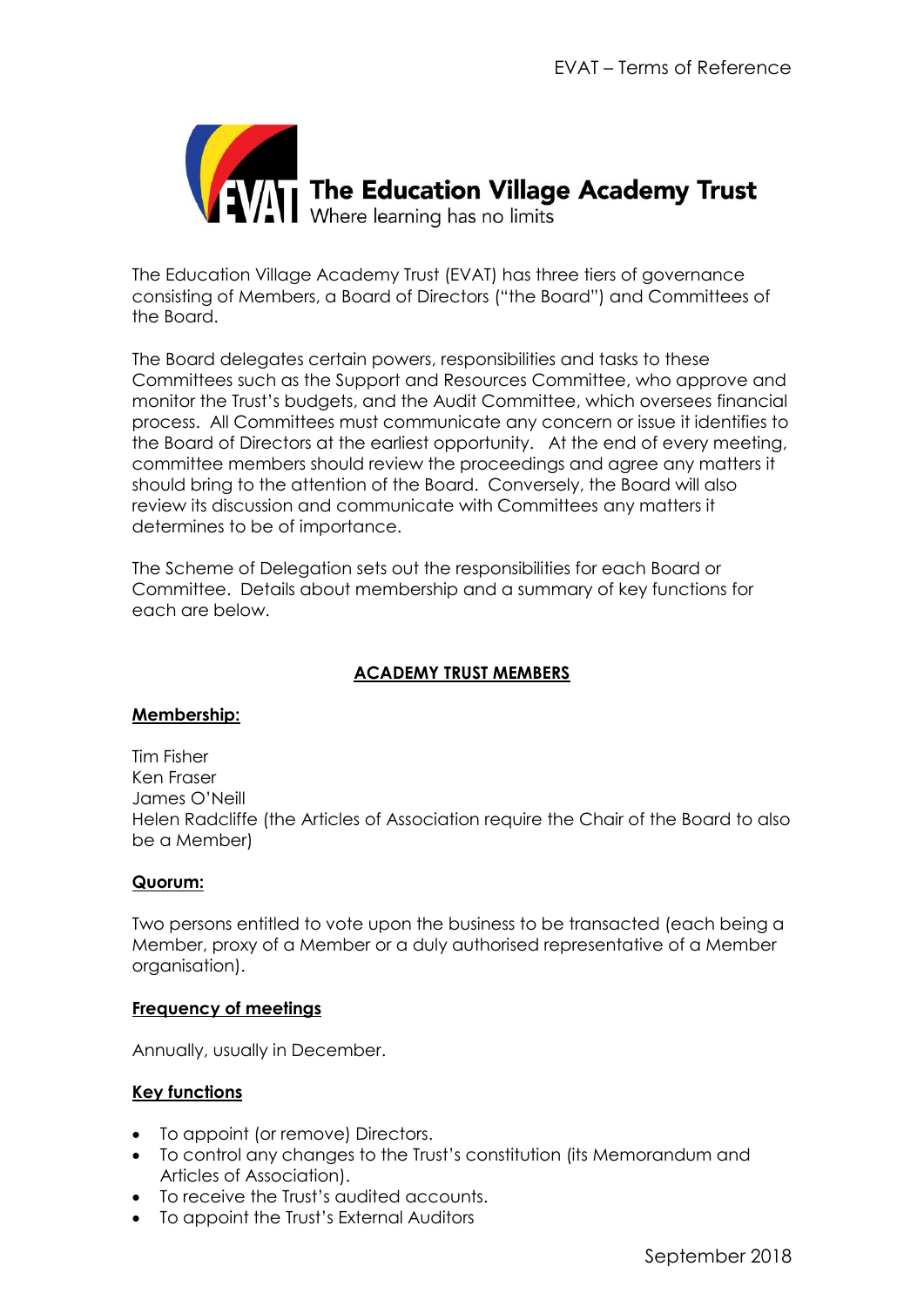

# **BOARD OF DIRECTORS**

# **Membership:**

Directors (also known as Trustees) are appointed by the Trust's Members for the strategic skills, knowledge and expertise they bring to the Board in relevant fields (e.g. education, finance, business). The Trust's Articles of Association state there is no maximum number of Directors. Whilst the Trust has Parents on Education Standards Committees, there is no requirement to also appoint Parent Directors to the Board.

The current number (Autumn 2017) of Directors is nine. Whilst a recent audit of Directors' skills did not highlight any specific skills gap, the Board will continue to encourage individuals with appropriate skills and knowledge to join so that continuity of governance is assured.

# **Quorum**

Three Directors, or, where greater, any one third (except where the matter to be considered is a vote on the removal of a Director, when the quorum is twothirds).

# **Frequency of meetings**

At least termly (and typically 5 each year).

# **Role**

Directors set the strategic direction for the Trust, hold the Chief Executive and other executive leaders to account and ensure the Trust adheres to its Funding Agreement and the requirements of the Academies Financial Handbook. As charity trustees, the Board must also ensure that it complies with charity law requirements. Directors may choose to delegate some functions to Committees, though the Board remains ultimately accountable.

# **Terms of reference**

- Set the vision, ethos and mission for the Trust.
- Set the strategic direction for the Trust and its academies.
- Agree and establish Committees and delegate powers, responsibilities and tasks to such committees as the Board sees fit.
- Agree the constitution and membership of all Committees of the Board.
- Appoint a Chair to each Committee.
- Ensure the Trust's funds are used only in accordance with the law, its articles of association, its funding agreement and the Academies Financial Handbook.
- Ensure the Trust seeks economy and value for money in the use of its funds.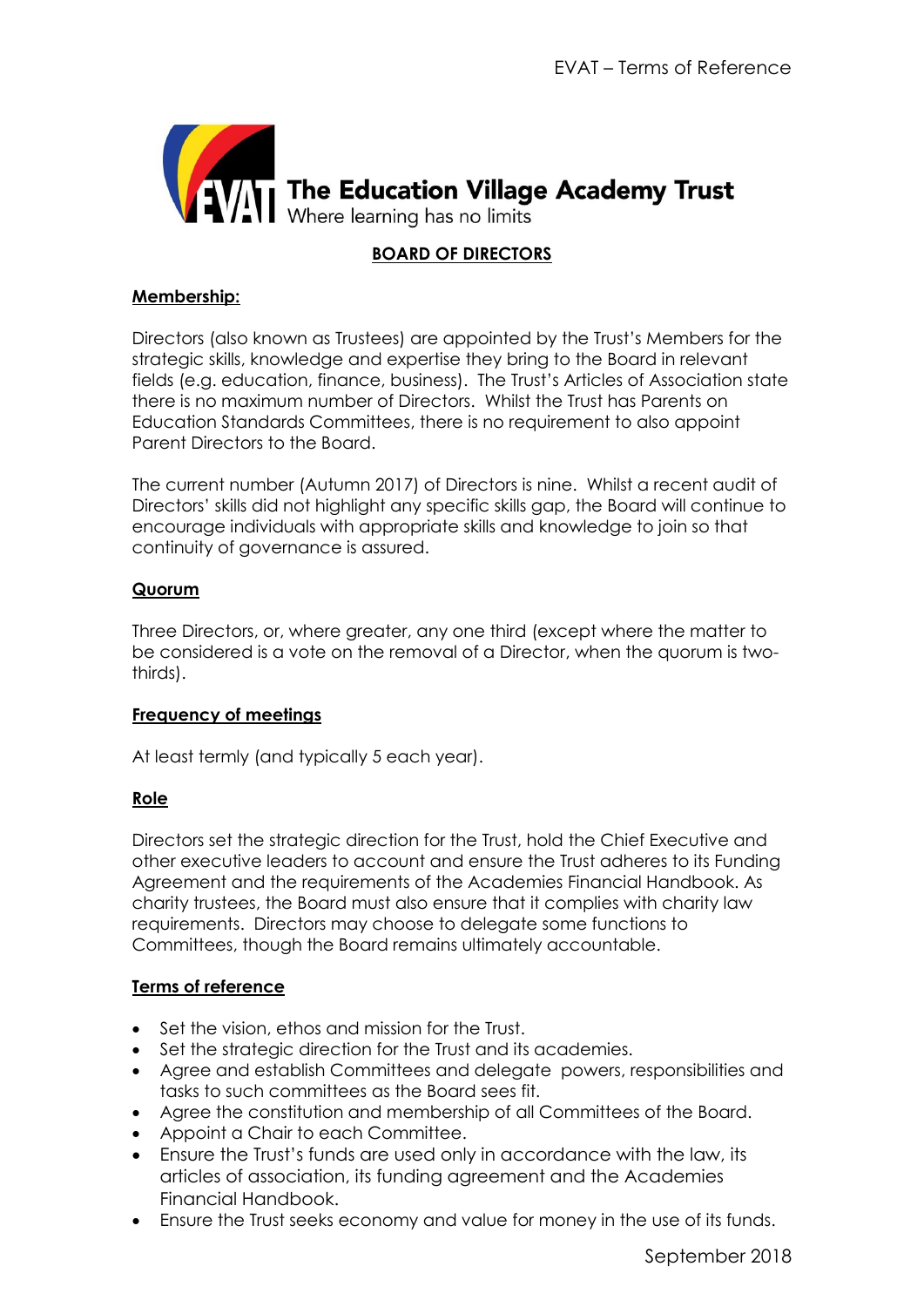- Publish annual accounts, including a governance statement and composition of the board of trustees.
- Ensure the Trust complies with the law.
- Act responsibly, in the interests of the Trust and its academies.
- Approve Trust policies or delegate their approval to Committees or the Executive (see Appendix 2).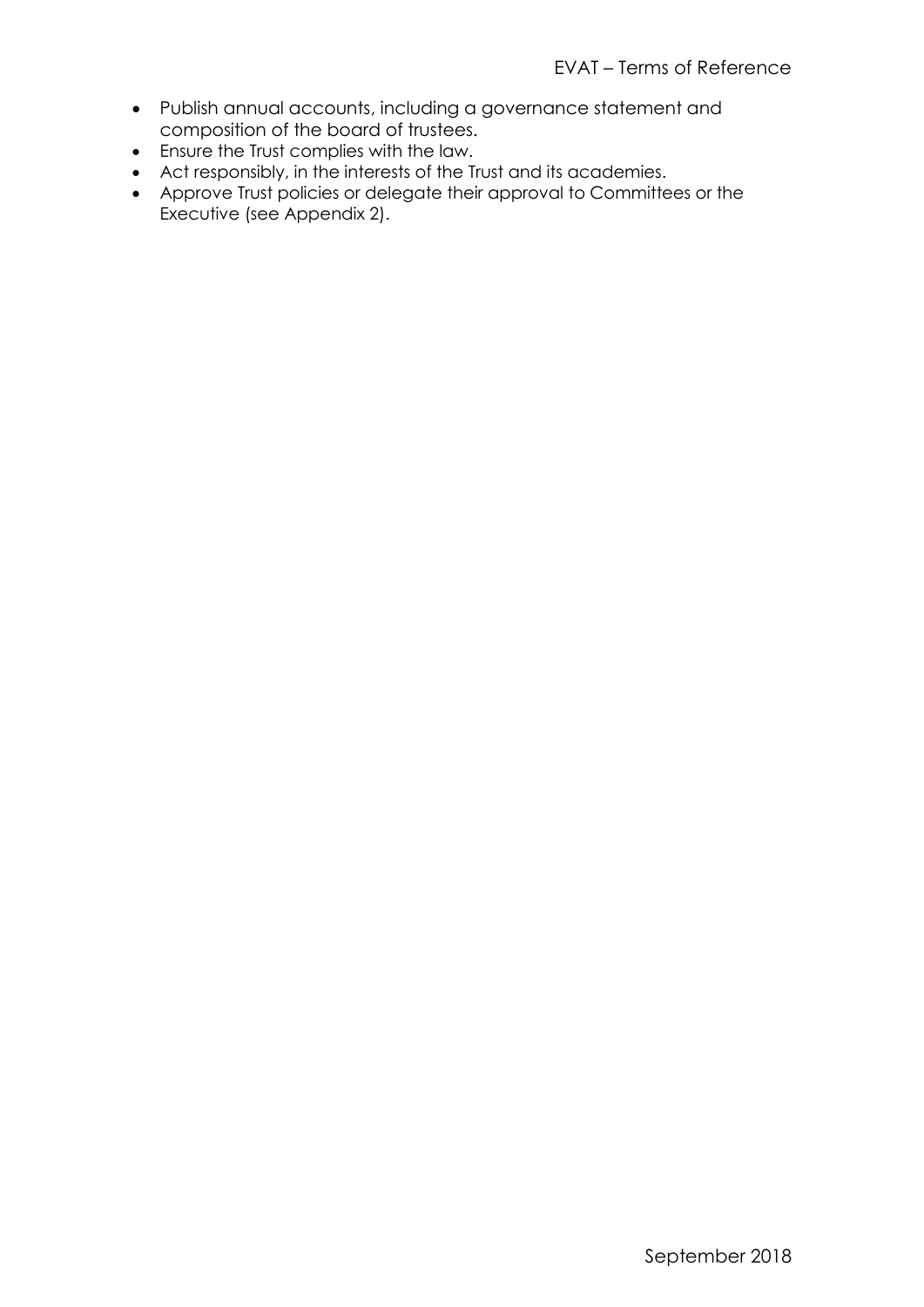

# **EVAT FINANCE & RESOURCES COMMITTEE**

### **Membership**

Minimum of three Directors or ESC members, excluding staff (other than the Chief Executive). The Chair must be a Director and the Committee must be constituted by a majority of Directors.

At least one committee member must have appropriate financial skills and experience.

### **Frequency of meetings**

Minimum of four meetings in each financial year at which time the quarterly Income and Expenditure reports can be approved.

Special Meetings can be requested at any time by any three members of the Committee contacting the Clerk.

# **Role**

To review the proposed annual budget (and Medium Term Financial Plan) for each Academy and the Trust and recommend their approval (or otherwise) to the Board of Directors. The Committee also approves any significant expenditure which is above the amounts delegated to the Chief Executive and any finance, HR and premises related policies (see Appendix 2). It determines matters related to pay and performance management of staff (by means of a sub-committee).

To advise the Academy Trust on the adequacy and effectiveness of systems of internal control and arrangements for risk management, control and governance processes, and securing economy, efficiency and effectiveness (value for money).

The Committee will promote efficiency as one of the core aims of the Trust.

# **Terms of Reference**

### **Budgets**

- Review annual budgets proposed by the Trust's Finance Director and recommend their approval (or otherwise) to the Board.
- Monitor spend against forecast and query any significant variance.
- Monitor the Trust's Reserves and promote prudent investment where appropriate.
- Utilise Benchmarking information where available to inform financial key performance indicators.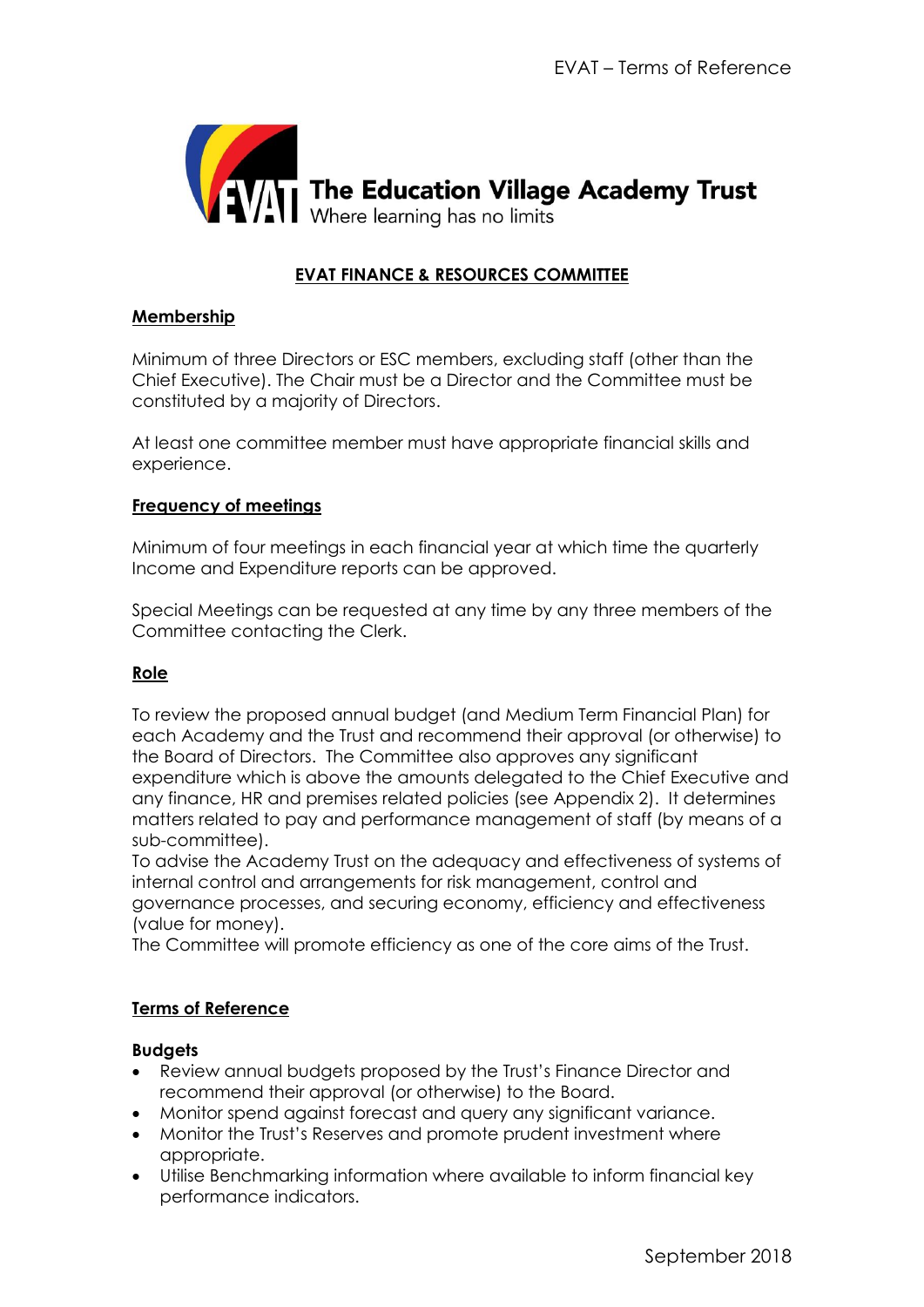- Approve any expenditure which exceeds the Chief Executive's delegated level of approval (£25,000).
- Approve any contracts which will exceed £25,000.
- Agree the Trust's insurance policy.
- Monitor changes to the Trust staffing structure.
- Approve the Trust's Finance Policy.

## **Staffing**

- Receive proposed staffing structures for each Academy and the Trust.
- Approve any changes to leadership structures.
- Approve any staff redundancy or early release.
- Review staff attendance information and seek assurances on behalf of the Board that appropriate action is being taken to reduce absence.
- Approve a number of HR related policies (e.g. Capability, Appraisal, Discipline) - see Appendix 2.

## **Pay**

- Monitor and review the Trust's Pay Policy, ensuring it is statutorily compliant and applied equitably and consistently.
- Constitute a pay sub-committee to include a number of members of the Finance and Resources Committee together with the Trust's Chief Executive. Said sub-committee to ensure pay decisions are fair and in accordance with the Trust's Appraisal Policy.

## **Internal Control and Risk Management**

### **Internal Audit**

- Advise Members on the appointment, reappointment, dismissal and remuneration of the internal audit service.
- Agree the work programme of the internal audit service.
- Consider the reports of the internal audit service and, when appropriate, advise the Board of material controls issues.
- Monitor the implementation of agreed recommendations relating to internal audit reports.

# **External Audit and Financial Statements**

- Advise Members on the appointment, reappointment, dismissal and remuneration of the external auditor.
- Consider the reports of the external auditors and, when appropriate, advise the Board of material controls issues.
- Monitor the implementation of agreed recommendations relating to the external auditor's management letter.
- Establish, in conjunction with the Trust's Executive, relevant performance measures and indicators, to monitor the effectiveness of the external auditor.
- Review the annual financial statements in the presence of the external auditor, including the auditor's formal opinion, the governance statement, consideration of the internal control systems' effectiveness, risk management statements and any relevant issue raised in the external audit management letter.
- Recommend the annual financial statements to the Trust for approval.

### **Risk Management and Internal Control**

 Review the adequacy of the Trust's Risk Management Policy and procedures and regularly review the risk register.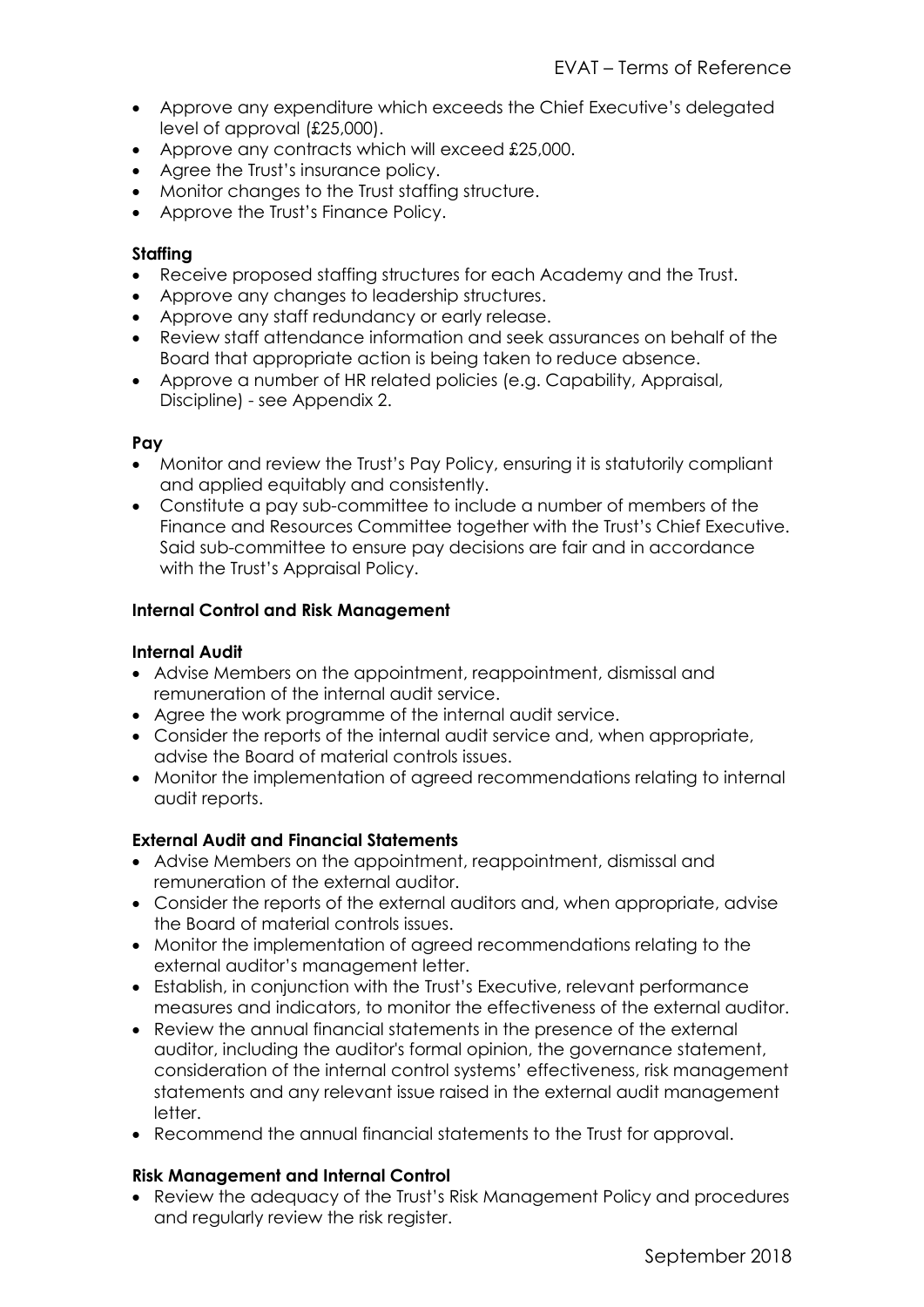- Monitor the implementation of Risk Management Action Plans.
- Review the content of ESFA investigation reports, along with any guidance on reducing the risk of financial irregularity.

### **Fraud Prevention and Detection**

- Review the Trust's arrangements in respect of whistleblowing and anti-fraud and corruption and make recommendations as necessary.
- Ensure that all allegations of fraud and irregularity are properly followed up and control weaknesses addressed, including being notified of all cases.

### **Premises**

To receive a termly Premises and Health and Safety update report.

# **Authority**

The Committee is an advisory body with no executive powers other than those set out above. However, it is authorised by the Trust to investigate any activity within its Terms of Reference. It is authorised to seek any information it requires from any Trust member, Committee of the Trust or employee of the EVAT, plus relevant information from sub-contractors and other third parties. All Trust members and employees of the Trust are directed to co-operate with any reasonable request made by the Committee.

# **Approval**

The Terms of Reference may only be amended by a resolution of the Board of Directors.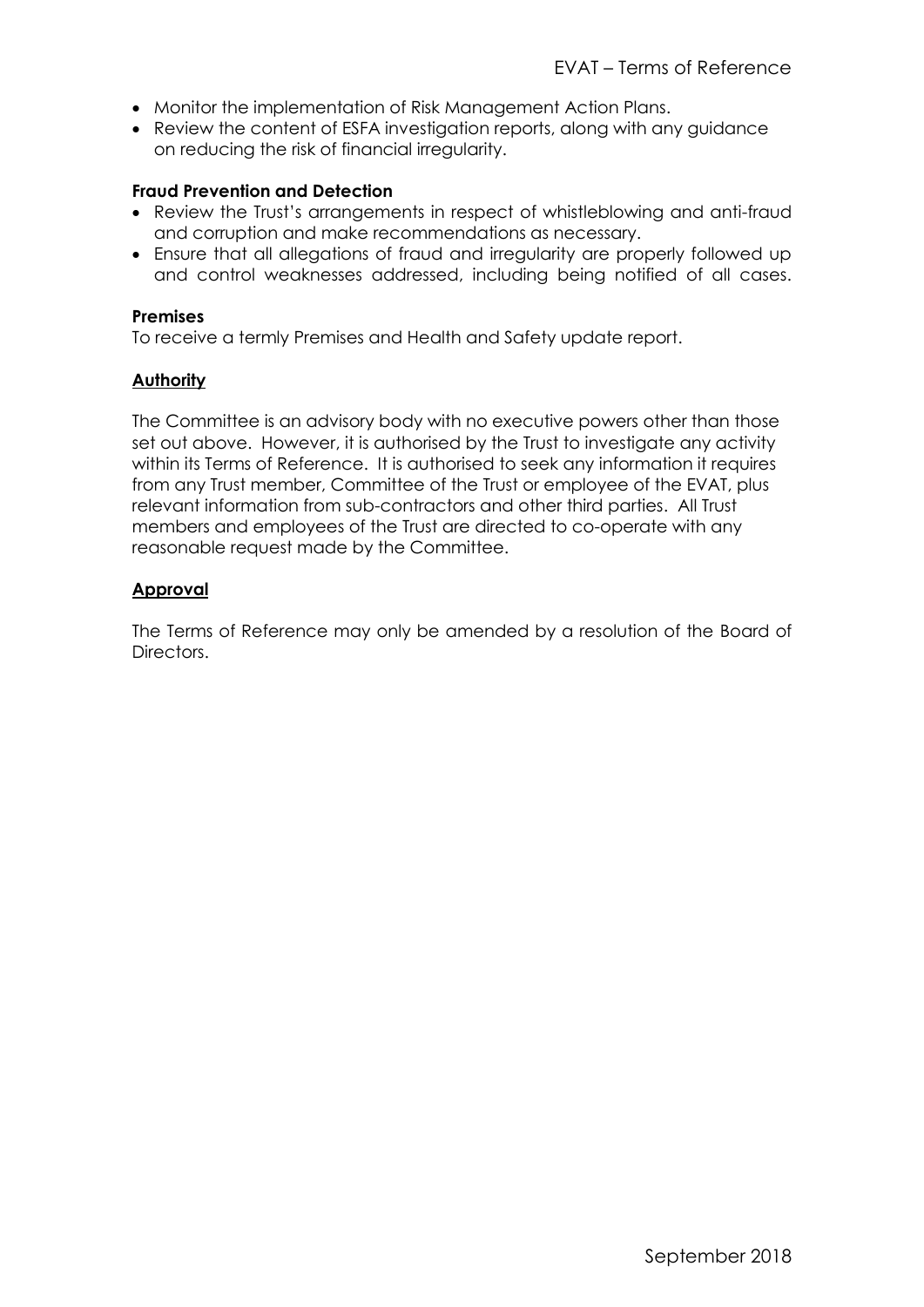

# **EDUCATION STANDARDS COMMITTEES**

# **Membership**

There will be an Education Standards Committee (ESC) for each Academy in the Trust. Members of the ESC are appointed by the Board of Directors and are made up of Staff (Principal plus no more than one other), parents (the preference is for two) and Board appointed members.

The current preferred model is nine members (no more than2 staff, 2 parents and the remainder Board appointed).

The Board of Directors appoint the Chair for each ESC. A Chair may hold office for more than one academic year.

## **Quorum**

Three, or, where greater, any one third.

# **Frequency of meetings**

Six meetings each year, two per term plus attendance at training events and conferences.

# **Role**

To monitor and challenge the progress of the Academy in achieving its priorities; ensuring the academy adheres to the Trust's mission and values and reporting any concerns to the Board of Directors.

### **Terms of Reference (for each ESC)**

- Review education standards, working with the Principal to support the academy to achieve its optimum potential for its pupils/students, but also challenging where it perceives there is any room for improvement.
- Review educational targets, subject to approval by the Board.
- Monitor progress towards achieving targets.
- Approve plans for spending Pupil Premium grant to best effect and monitor its impact. Likewise Sports Premium and Catch Up grants.
- Establish a working group where there are concerns about a specific area of performance or delivery. This could be a one-off meeting or a series of meetings to establish recommendations or outcomes.
- Communicate any significant concerns about the Academy's performance or any matter relating to outcomes or the safety of pupils/students to the Board of Directors at the first opportunity.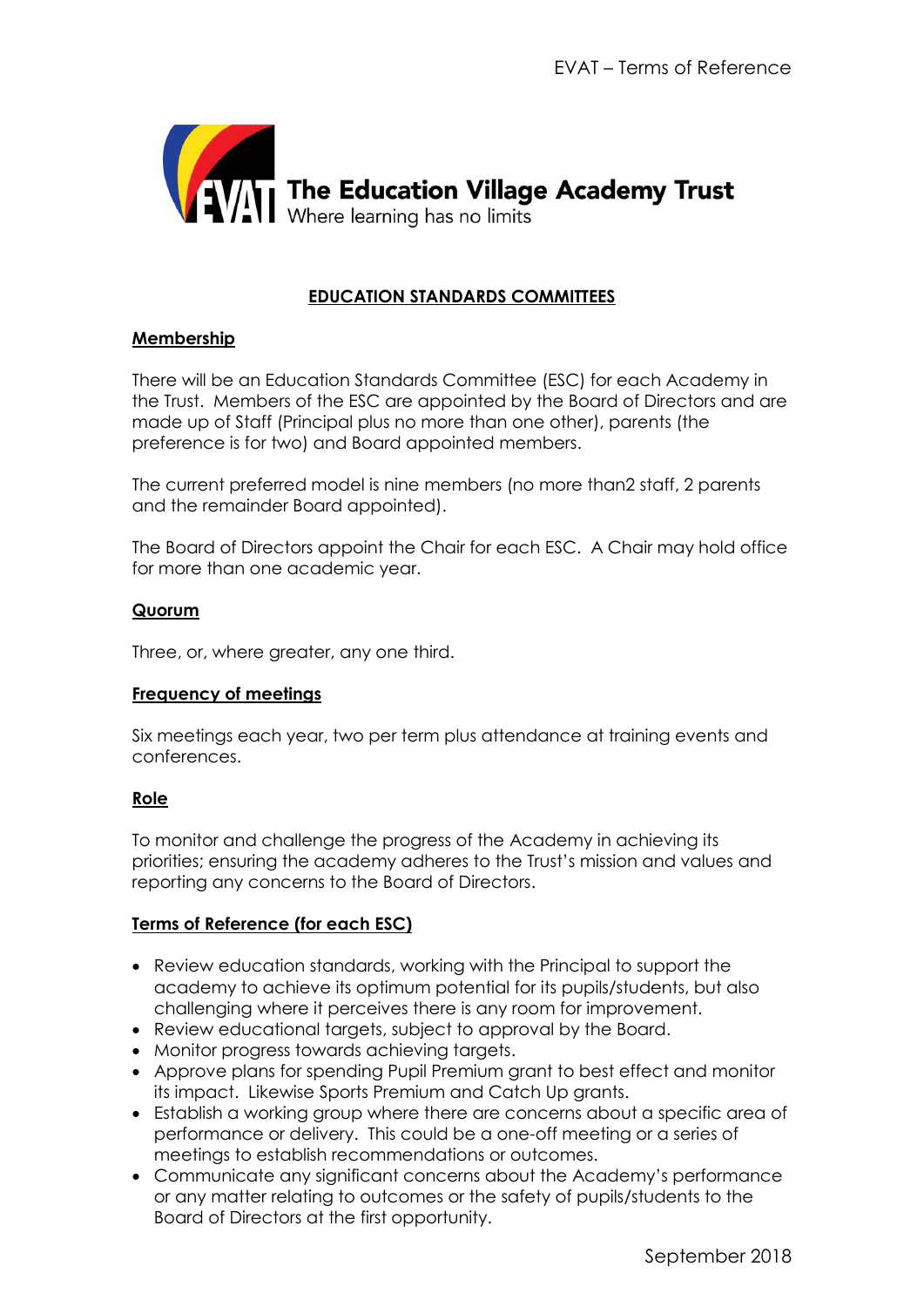• Support the Principal and staff by knowing the Academy's strengths and any areas for imrpovement, including by establishing and operating a system of 'link members' aligned to particular priorities and by frequesnt visits to the Academy.

## **Authority**

The Committee is an advisory body to the Board of Directors with no executive powers other than those set out above. The Committee is authorised to seek any information it requires to carry out activity within the Terms of Reference from any Trust member, Committee of the Trust or employee of the Trust, plus relevant information from sub-contractors and other third parties. All Trust members and employees of the Academies are directed to co-operate with any reasonable request made by the Committee.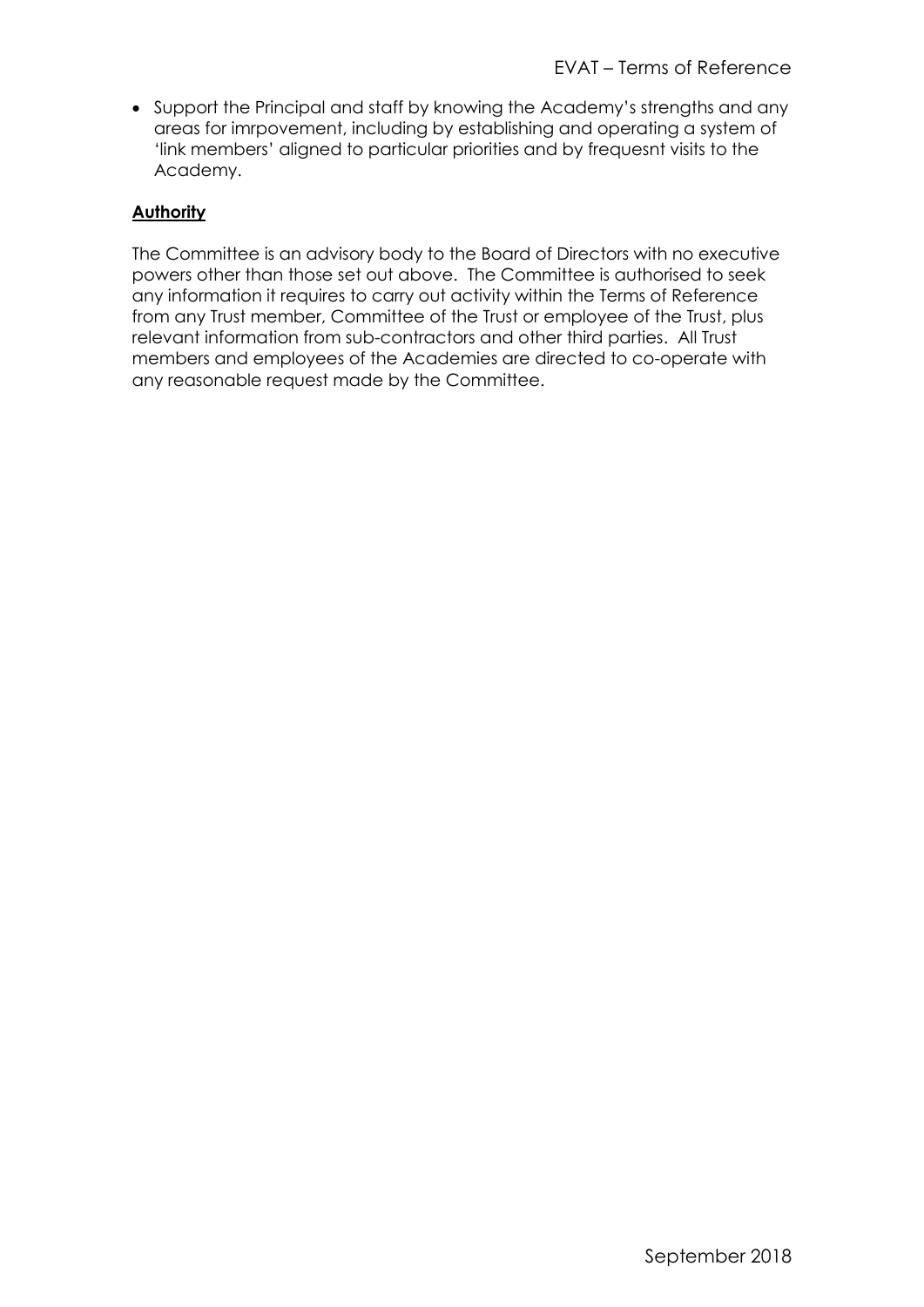

# **COMMITTEE A**

## **Membership:**

Any three non-staff Directors or ESC members available for a meeting. The majority of members must be Directors.

## **Quorum**

Three members; Chair of the Committee must be a Director.

## **Frequency of meetings**

As required.

## **Terms of Reference**

- Act as Committee A where required in accordance with staffing policies
- Act as the Pay Appeals Committee (only persons not involved in the original pay decision are eligible for membership in this case)
- Act as the Complaints Panel in accordance with the Complaints Policy (where the Education Standards Committee is unable to perform this delegated function for any reason or where complaints refer to the Trust rather than an individual Academy)
- Act as the Pupil Exclusion Panel (where the Education Standards Committee is unable to exercise this delegated function for any reason)

# **COMMITTEE B**

# **Membership:**

Any three non-staff Directors or ESC members available for a meeting. The majority of members must be Directors.

### **Quorum**

Three members; Chair of the Committee must be a director.

### **Frequency of meetings**

As required.

### **Terms of Reference**

Act as Committee B where required in accordance with staffing policies.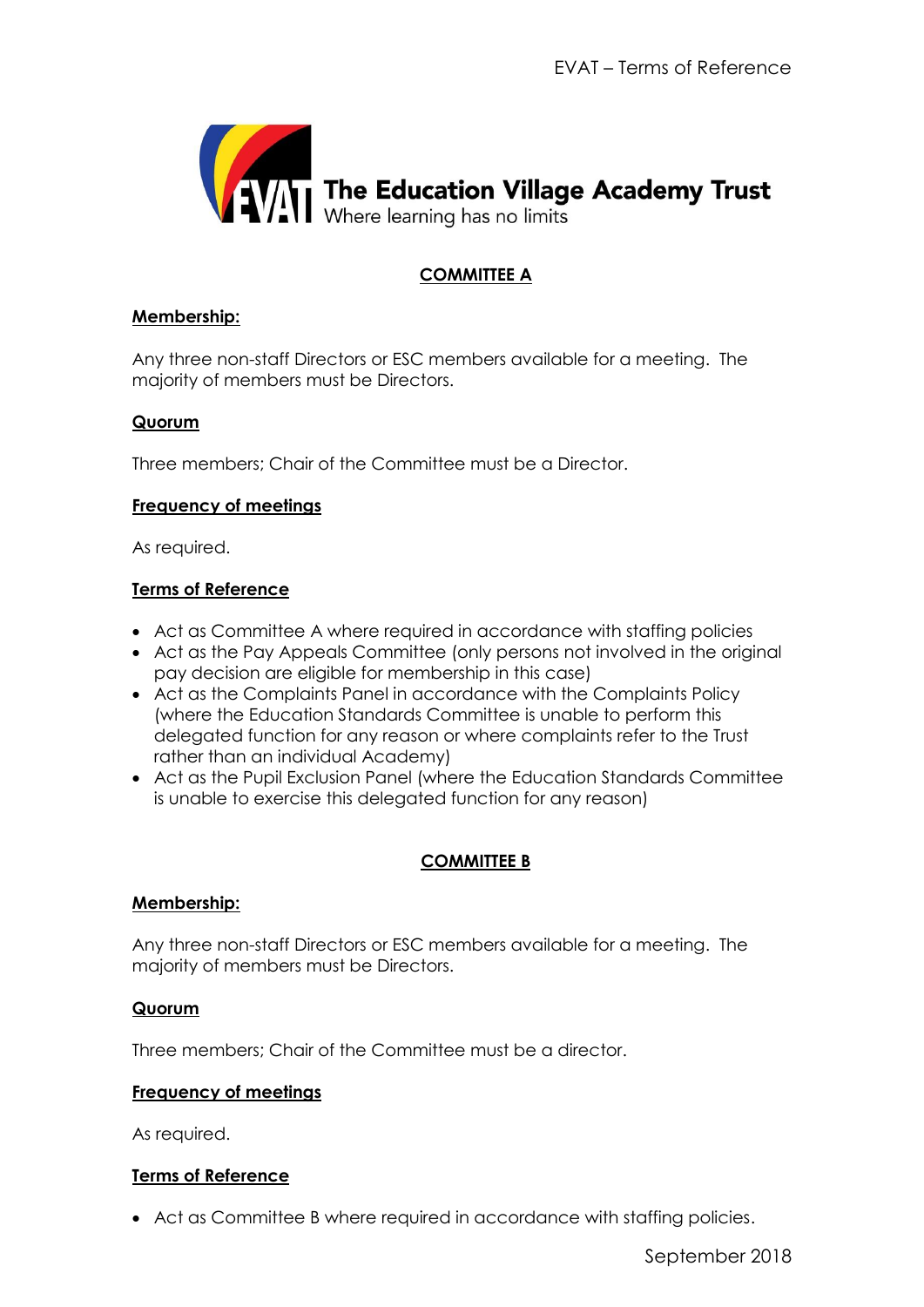

## **CHIEF EXECUTIVE PERFORMANCE MANAGEMENT COMMITTEE**

### **Membership:**

Chair of Directors\* and one other Director

### **Quorum**

Chair and one Director

### **Frequency of meetings**

One meeting prior to 31 December of each year to review performance and agree targets.

At least one meeting during the year to review progress against targets.

### **Terms of Reference**

- Agree annual performance targets for the Chief Executive.
- Review performance against previous targets.
- Monitor progress towards achieving targets.
- Consider recommending any bonus (as set out in the Contract of Employment) based on exceptional performance.

\* Note – The current Chair has significant knowledge and skills in the field of education. If at any future date, a Chair is appointed with a differing skillset, the Board may seek the support of an independent expert to join the Committee and provide advice.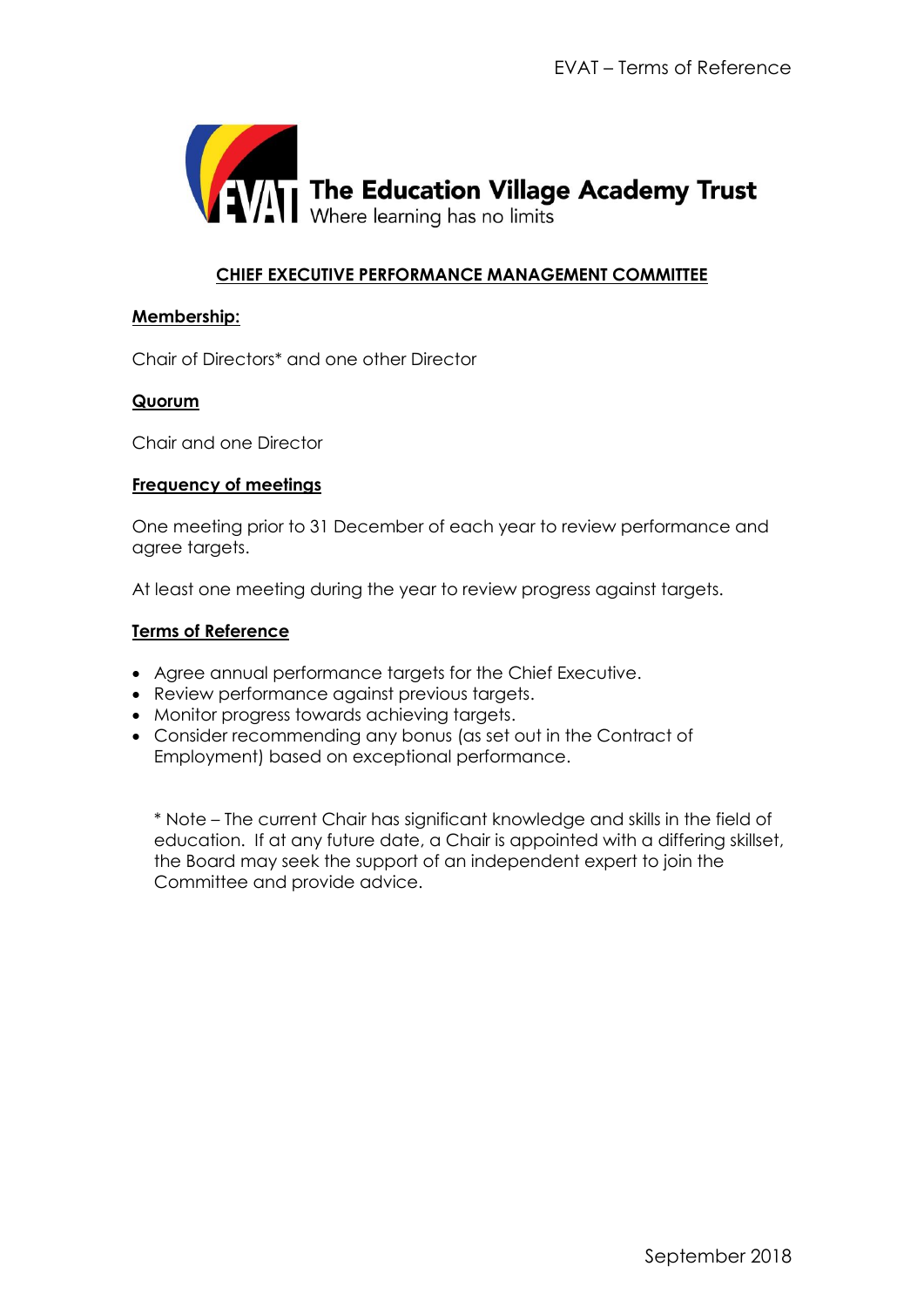

## **PRINCIPAL'S PERFORMANCE MANAGEMENT COMMITTEE**

### **Membership:**

Chair of Academy's Education Standards Committee and Chief Executive.

### **Quorum**

As membership

### **Frequency of meetings**

At least one meeting prior to 31 December of each year to review performance and agree targets.

At least one meeting during the year with the Chief Executive to review progress against targets.

### **Terms of Reference**

- Agree annual performance targets for the Principal.
- Review performance against previous targets.
- Monitor progress towards achieving targets.
- Consider recommending pay progression based on performance.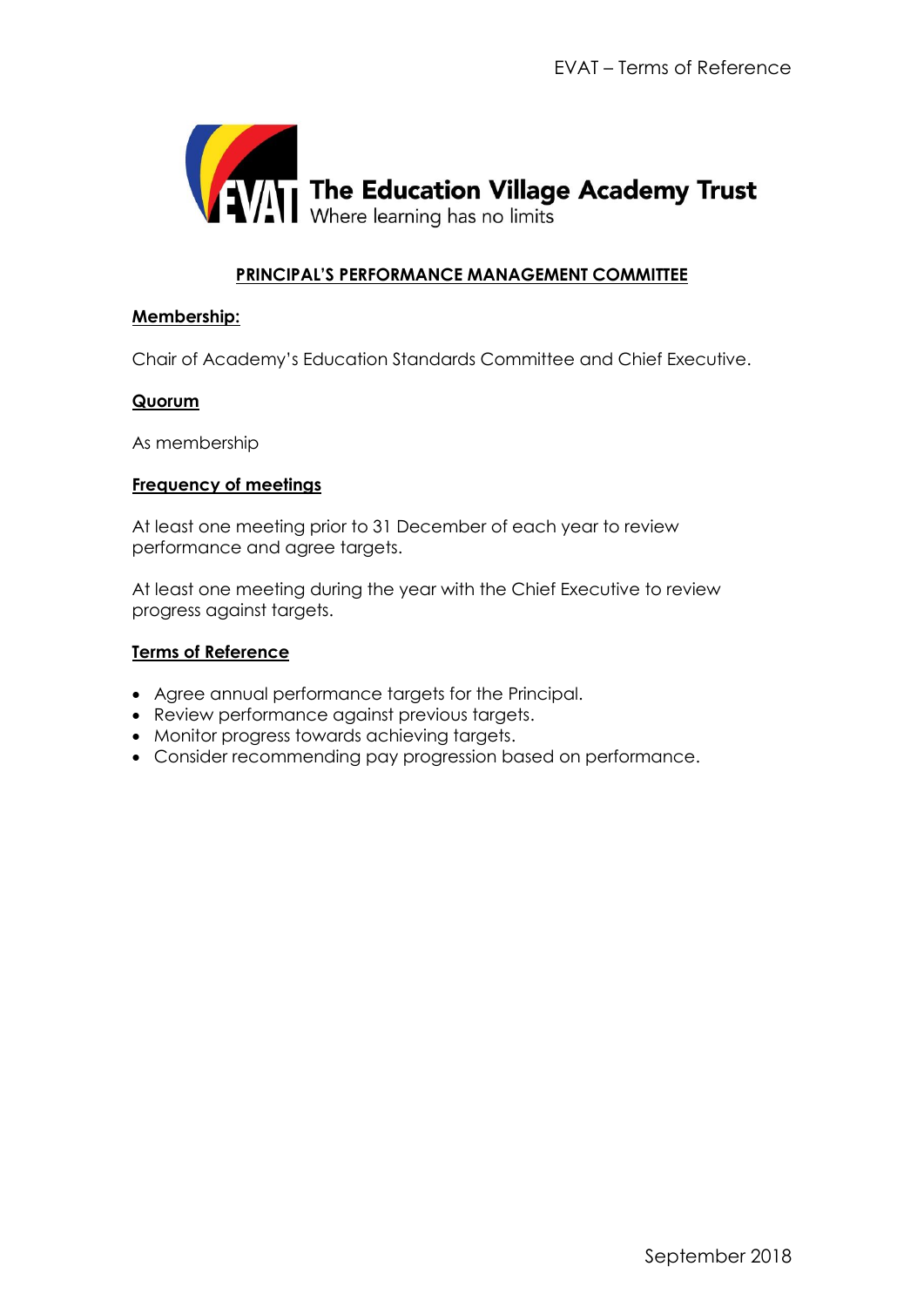

# **EVAT PUPIL EXCLUSION / COMPLAINTS PANEL**

### **Membership:**

Exclusions - Any three ESC members eligible and available to attend a meeting. They may be from different ESCs, although at least one should be from the ESC associated with the Academy to which the exclusion or complaint is related.

Complaints – Three members, one of which must be independent of the Trust – see the Trust's Complaints Policy.

### **Quorum**

Three members; the Chair should be a member of the ESC for the Academy under discussion.

### **Frequency of meetings**

As required.

# **Terms of Reference**

- Consider whether to uphold an exclusion or direct the reinstatement of an excluded pupil:
	- where the exclusion is permanent; is a fixed period exclusion which would bring the pupil's total number of school days of exclusion to more than 15 in a term; or would result in a pupil missing a public examination or national curriculum test.
	- where requested to do so by the parents if a pupil would be excluded from school for more than five school days, but not more than 15, in a single term;
	- where an exclusion would result in a pupil missing a public examination or national curriculum test so far as reasonably practicable to convene a panel before the date of the examination or test.
- Review complaints in accordance with the Complaints Policy and direct action as appropriate.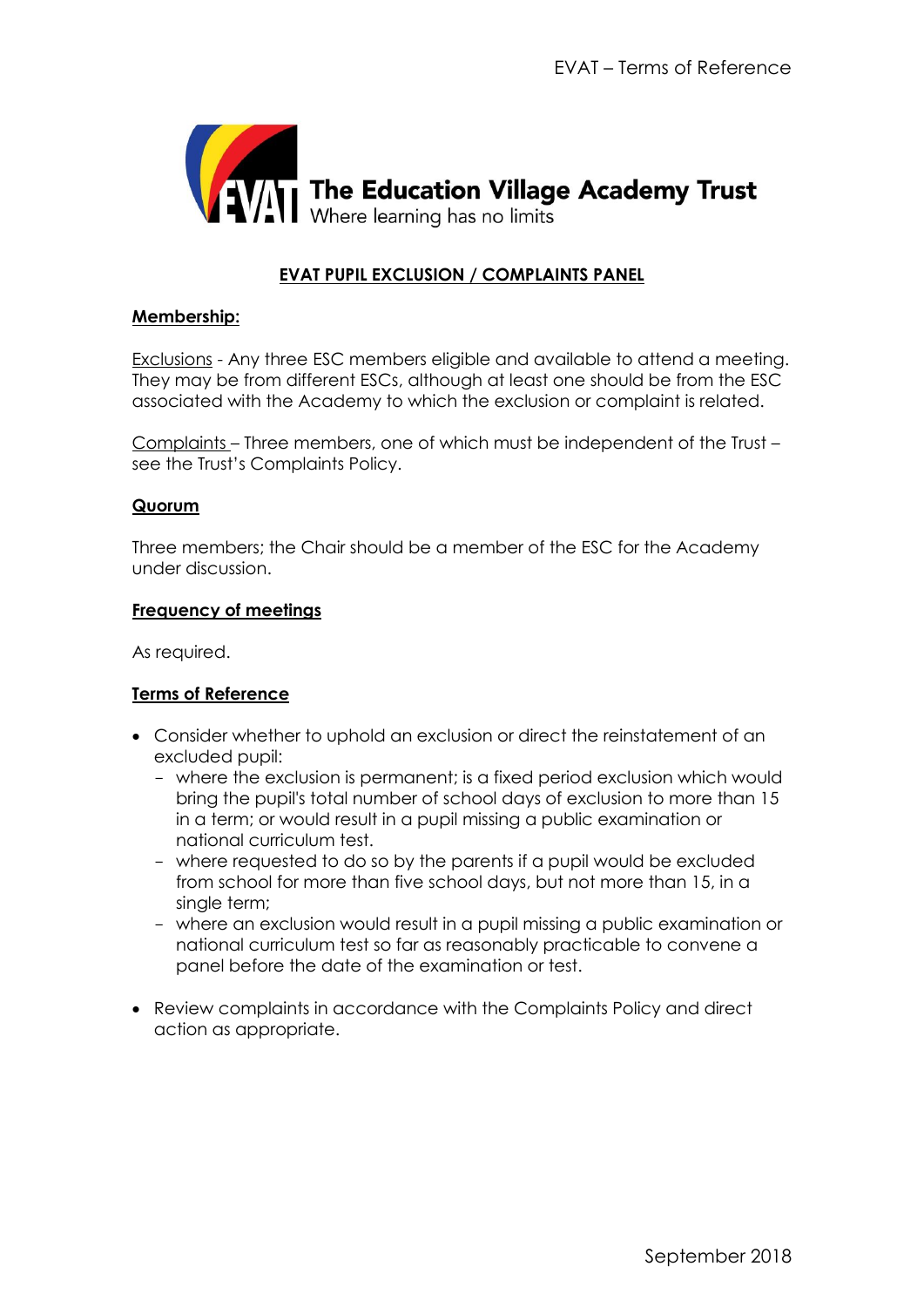

# **ROLES AND RESPONSIBILITIES OF THE CHIEF EXECUITVE**

## **JOB PURPOSE**

To provide dynamic and strategic direction and leadership to the Education Village Academy Trust, in an all age, all ability context. To be wholly responsible for the organisation. The Chief Executive will hold statutory headship responsibility for all of the Academies in the Trust, and will line manage the Principals (Heads of School) in these academies.

### **MAIN DUTIES/RESPONSIBILITIES**

- 1. To fulfill the statutory role of Head Teacher for all of the Academies in the Trust and be the strategic leader for the Education Village Academy Trust.
- 2. Hold line management responsibility for all of the Principals in the Trust including being responsible for their performance management along with the performance management for the Executive Director and the Governor Development Manager.
- 3. To promote the ethos and vision of the Education Village Academy Trust and to present it to a wide range of audiences.
- 4. To ensure compliance with the requirements of the Master Funding Agreement and Supplemental Funding Agreements for the Academy Trust.
- 5. To ensure compliance with the Education Village Academy Trust Scheme of Delegation.
- 6. To provide dynamic and strategic direction and leadership for Teaching and Learning in the Education Village Academy Trust, in an all through, all ability context.
- 7. To be wholly accountable for all aspects of Teaching and Learning and Standards across the Education Village Academy Trust and act as principal adviser to the Education Village Academy Trust Board of Directors on all areas of provision across the Trust.
- 8. To be the Accounting Officer for the Education Village Academy Trust, personally responsible for the propriety and regularity of the public finances in your charge.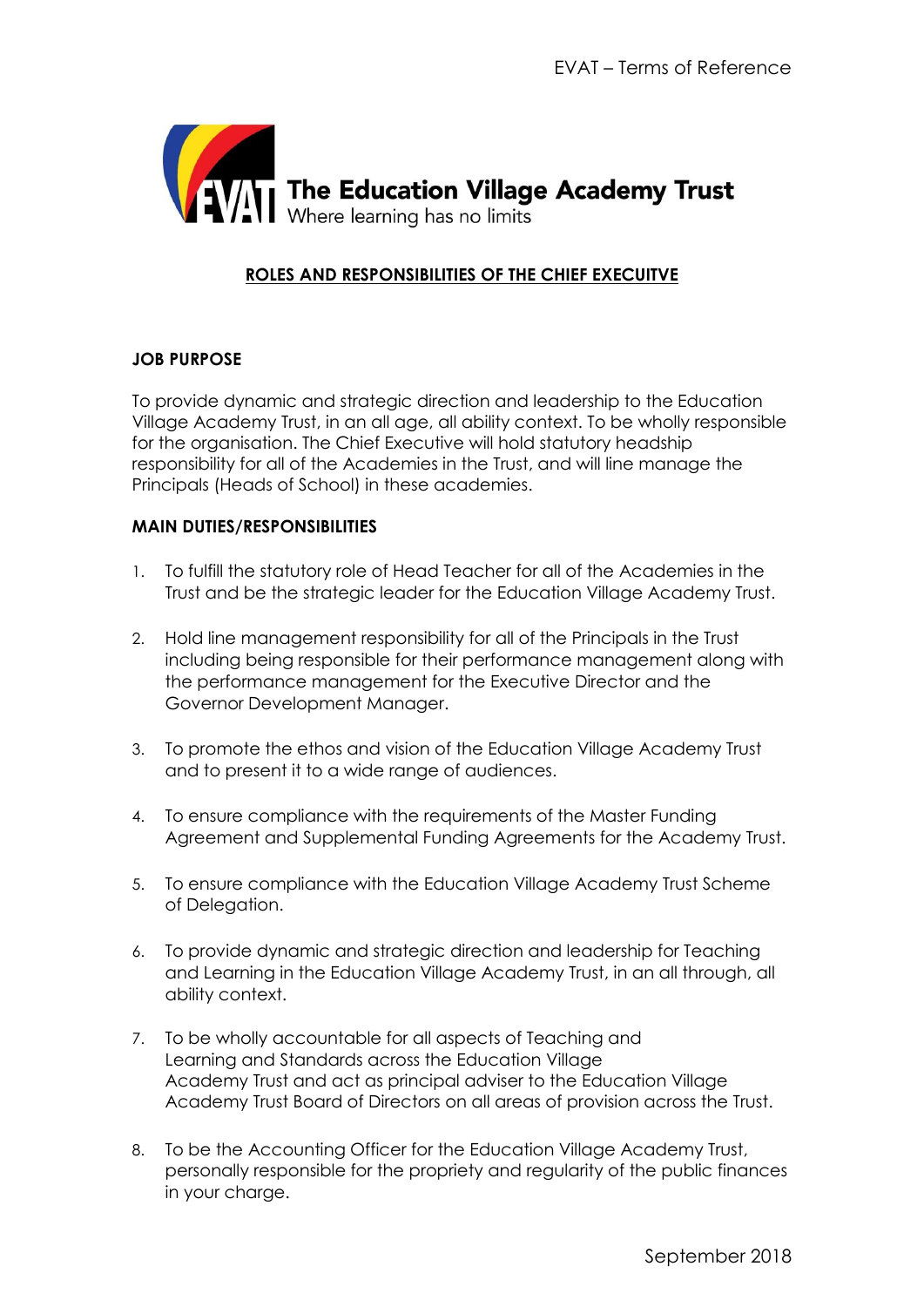- 9. To be responsible for developing a diverse, innovative, inclusive and personalised curriculum offer for all pupils across the Education Village Academy Trust.
- 10. To be responsible for devising and ensuring implementation of all policies across the Trust.
- 11. To oversee the activities of the subsidiary company of the Trust.
- 12. Be proactive in addressing the strategic priorities of the Education Village Academy Trust and take the lead on Teaching and Learning, (including Engagement and Inclusion) within the Trust strategic plan.
- 13. Be the main point of contact for the Local Authority, EFA, DfE and other key bodies in respect of all aspects of the Trust.
- 14. Oversee the planning of the Education Village Academy Trust budget and the deployment of resources across the Trust, including the management and monitoring of the PFI contract, and the use of the Pupil Premium to ensure value for money and evaluation of impact at all times.
- 16. Act as an ambassador for the Education Village Academy Trust in developing partnerships and links with stakeholders that promote a positive profile of the Trust.
- 17. Take a leading role in key plans and documents such as the Trust's longterm strategic plan, self evaluation and school improvement plans of the Academies.
- 18. To provide motivational and inspirational leadership at all levels of the organisation.
- 19. To lead the Education Village Academy Trust in achieving excellence with a focus on continuous improvement and raising standards.
- 20. Be responsible for meeting the demands of changing legislation, new initiatives and changing practice.
- 21. Oversee extended provision across the Trust and provide an evaluation of impact to the Board of Directors.
- 22. Build and maintain strong relationships with parents, staff, directors and governors across the Trust.
- 23. Support the need for effective communication, both internal and external to the Trust, including liaising with the local and national media.
- 24. Ensure equality of opportunity for all.